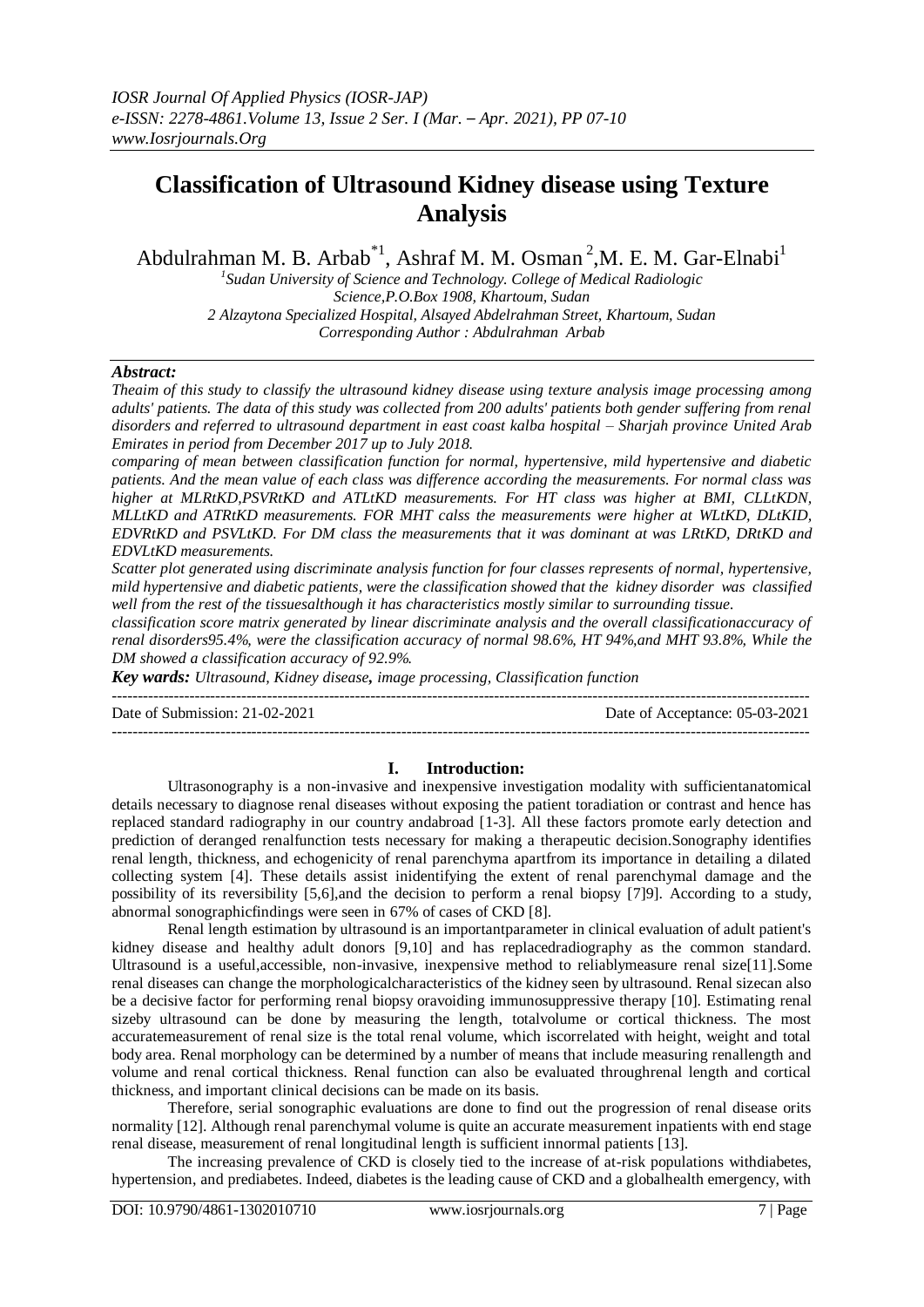425 million individuals affected worldwide in 2017 and a projected 629million individuals affected by 2045 [14-16]. Hypertension is the second most frequent cause of CKD,affecting nearly one-third of US adults and 1.13 billion people globally in 2015 [17,18]. The estimatedpopulation size for prediabetes was 78.5 million among adults in the United States between 2011 and2014, and nearly one-tenth have been reported with CKD [19]. Even so, awareness of CKD and its majorrisk factors remains strikingly low among health care professionals and patients alike [20-22]. So, the aim of this study to classify the ultrasound kidney disease using texture analysis image processing among adults' patients.

#### **II. Methodology:**

The data of this study was collected from 200 adults' patients both gender suffering from renal disorders and referred to ultrasound department in east coast kalba hospital – Sharjah province United Arab Emirates in period from December 2017 up to July 2018.

Tools and equipment's: Ultrasound system general electric GE. Transducer: highest frequency curved linear array probe possible , start with 5 MHZ and work down to 2 or 3 MHZ for larger patients with color and doppler capabilities. A high sweep speed will improve accuracy of the measurements taken to the spectral trace.The patients variables were age, gender, kidney volume and resistance index of the right and left kidneys.

#### **Scanning Technique:**

the patient should be lie supine, for the right kidney have the patient lie supine and place the probe in the right lower intercostal space in the mid axillary line. And the liver as your acoustic window and aim the probe slightly posteriorly toward the kidney. Gently rock the probe up and down or side to side to scan the interior kidney. Obtain longitudinal (long axis) and transverse (short axis) views.

For the left kidney the patient has lie supine or in the right lateral decubiti position, place the prob in the lower intercostal space on the posterior axial line. The placement will be more cephement and posterior than when visualizing right kidney, and again rock the probe to scan the entire kidney to obtain longitudinal and transverse view.

Assessing the arteries within the kidney parenchyma to assess any alteration in the waveforms. The RI should be low resistance. The acceleration time  $(AT)$  should be  $< 70$  msec. the probe is slowly moved superior and inferior to search for additional renal arteries. Any vessels identified must be traced to the kidney and confirm their identity. The kidneys will be atrophy with chronic renal failure and the length should be <9 cm, the  $RI > 0.8$  cm for untreatable medical renal disease.

|                |         | and diabetic patients: |            |           |             |
|----------------|---------|------------------------|------------|-----------|-------------|
|                |         |                        |            |           |             |
|                |         |                        |            |           |             |
|                | Normal  | HT                     | <b>MHT</b> | DM        |             |
| BMI            | 1.383   | 1.947                  | 1.702      | 1.946     | <b>HT</b>   |
| <b>LRtKD</b>   | 1.976   | 1.951                  | 1.744      | 1.999     | DM          |
| <b>DRtKD</b>   | 1.320   | 1.040                  | 1.304      | 1.328     | DM          |
| WLtKD          | 2.227   | 1.976                  | 2.339      | 2.205     | <b>MHT</b>  |
| <b>DLtKID</b>  | 1.970   | 1.667                  | 2.215      | 1.978     | <b>MHT</b>  |
| <b>MLRtKD</b>  | 0.431   | 0.091                  | 0.422      | $0 - 061$ | Normal      |
| <b>CLLtKDN</b> | 3.402   | 3.949                  | 3.837      | 3.862     | HT          |
| <b>MLLtKD</b>  | 1.369   | 1.841                  | 1.425      | 1.527     | HT          |
| PSVRtKD        | .263    | .149                   | .135       | .181      | N           |
| <b>EDVRtKD</b> | $-.106$ | $-0.30$                | $-.208$    | $-152$    | <b>MHT</b>  |
| ATRtKD         | $-103$  | .005                   | $-139$     | $-0.036$  | HT          |
| PSVLtKD        | .143    | .128                   | .202       | .168      | <b>MHT</b>  |
| <b>EDVLtKD</b> | .498    | .504                   | .592       | .838      | <b>DM</b>   |
| ATLtKD         | $-152$  | $-0.058$               | $-0.069$   | $-119$    | $\mathbf N$ |

#### **III. Results:**

**Table 1.** shows the classification function that differentiates between normal, hypertensive,mild hypertensive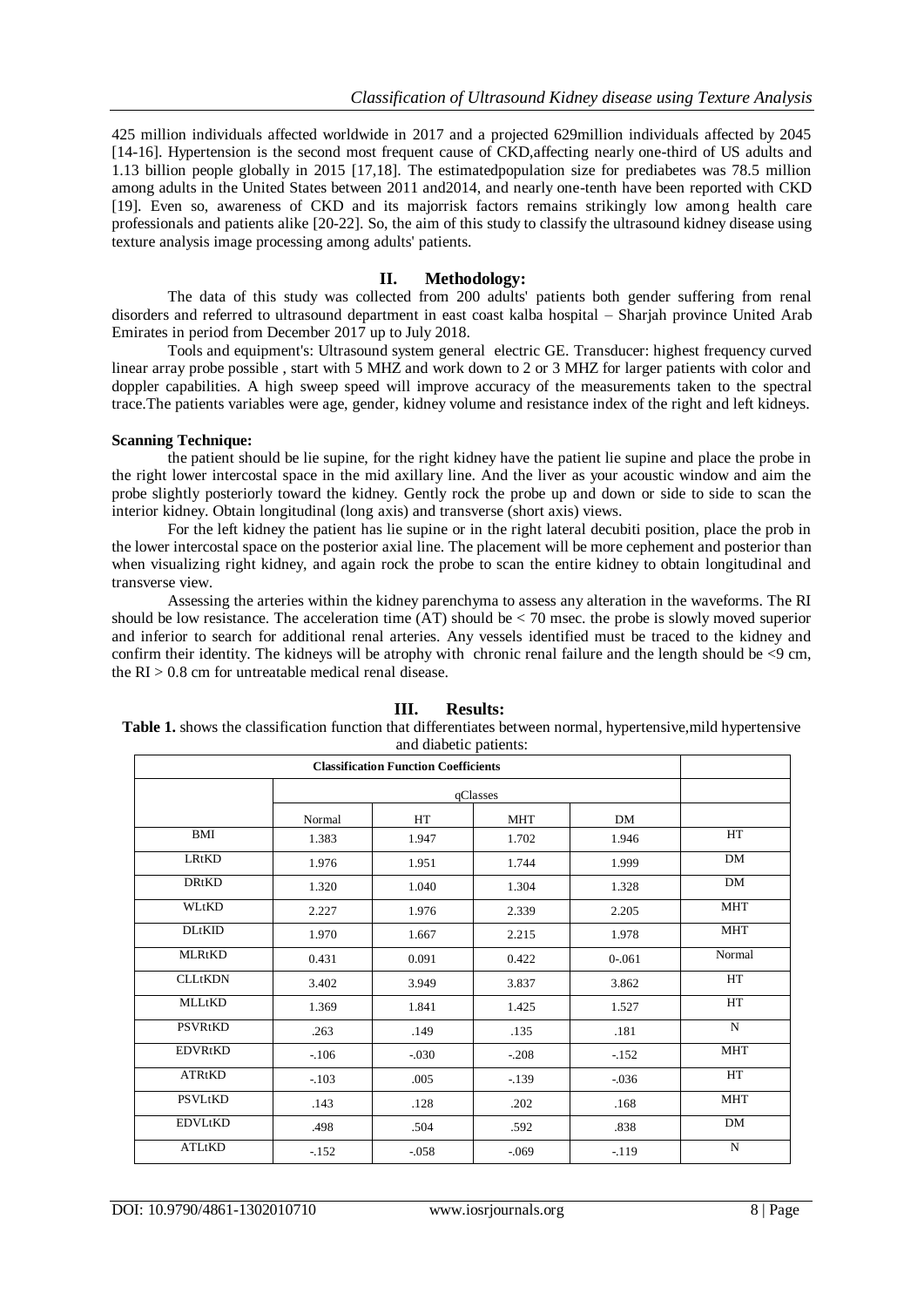



**Fig .1** Scatter plot generated using discriminate analysis function for four classes represents: Normal, hypertensive, mild hypertensive and diabetic patients

| Table 2. Showed the classification accuracy of the Predicted Group Membership for the four classes using |  |
|----------------------------------------------------------------------------------------------------------|--|
| linear discriminant analysis                                                                             |  |

| <b>Classes</b>                                        |            | Predicted Group Membership |      |            |      |       |  |  |
|-------------------------------------------------------|------------|----------------------------|------|------------|------|-------|--|--|
|                                                       |            | Normal                     | HT   | <b>MHT</b> | DM   | Total |  |  |
| $\%$                                                  | Normal     | 98.6                       | .7   | 0.0        | .7   | 100.0 |  |  |
|                                                       | HT         | 4.5                        | 94.0 | 0.0        | 1.5  | 100.0 |  |  |
|                                                       | <b>MHT</b> | 6.2                        | 0.0  | 93.8       | 0.0  | 100.0 |  |  |
|                                                       | DM         | 4.1                        | 2.0  | 1.0        | 92.9 | 100.0 |  |  |
| 95.4% of original grouped cases correctly classified. |            |                            |      |            |      |       |  |  |

### **IV. Discussion:**

Table 1. show compare of mean between classification function for normal, hypertensive, mild hypertensive and diabetic patients. And the mean value of each class was difference according the measurements. For normal class was higher at MLRtKD, PSVRtKD and ATLtKD measurements. For HT class was higher at BMI, CLLtKDN, MLLtKD and ATRtKD measurements. FOR MHT calss the measurements was higher at WLtKD, DLtKID, EDVRtKD and PSVLtKD. For DM class the measurements that it was dominant at was LRtKD, DRtKD and EDVLtKD measurements.

Scatter plot generated using discriminate analysis function for four classes represents of normal, hypertensive, mild hypertensive and diabetic patients, were the classification showed that the kidney disorder was classified well from the rest of the tissuesalthough it has characteristics mostly similar to surrounding tissue. fig .1

Table 1. show classification score matrix generated by linear discriminate analysis and the overall classificationaccuracy of renal disorders95.4%, were the classification accuracy of normal 98.6%, HT 94%,and MHT 93.8%, While the DM showed a classification accuracy of 92.9%.

## **V. Conclusion:**

The aim of this study to classify the ultrasound kidney disease using texture analysis image processing among adults' patients. comparing of mean between classification function for normal, hypertensive, mild hypertensive and diabetic patients. And the mean value of each class was difference according the measurements. For normal class was higher at MLRtKD, PSVRtKD and ATLtKD measurements. For HT class